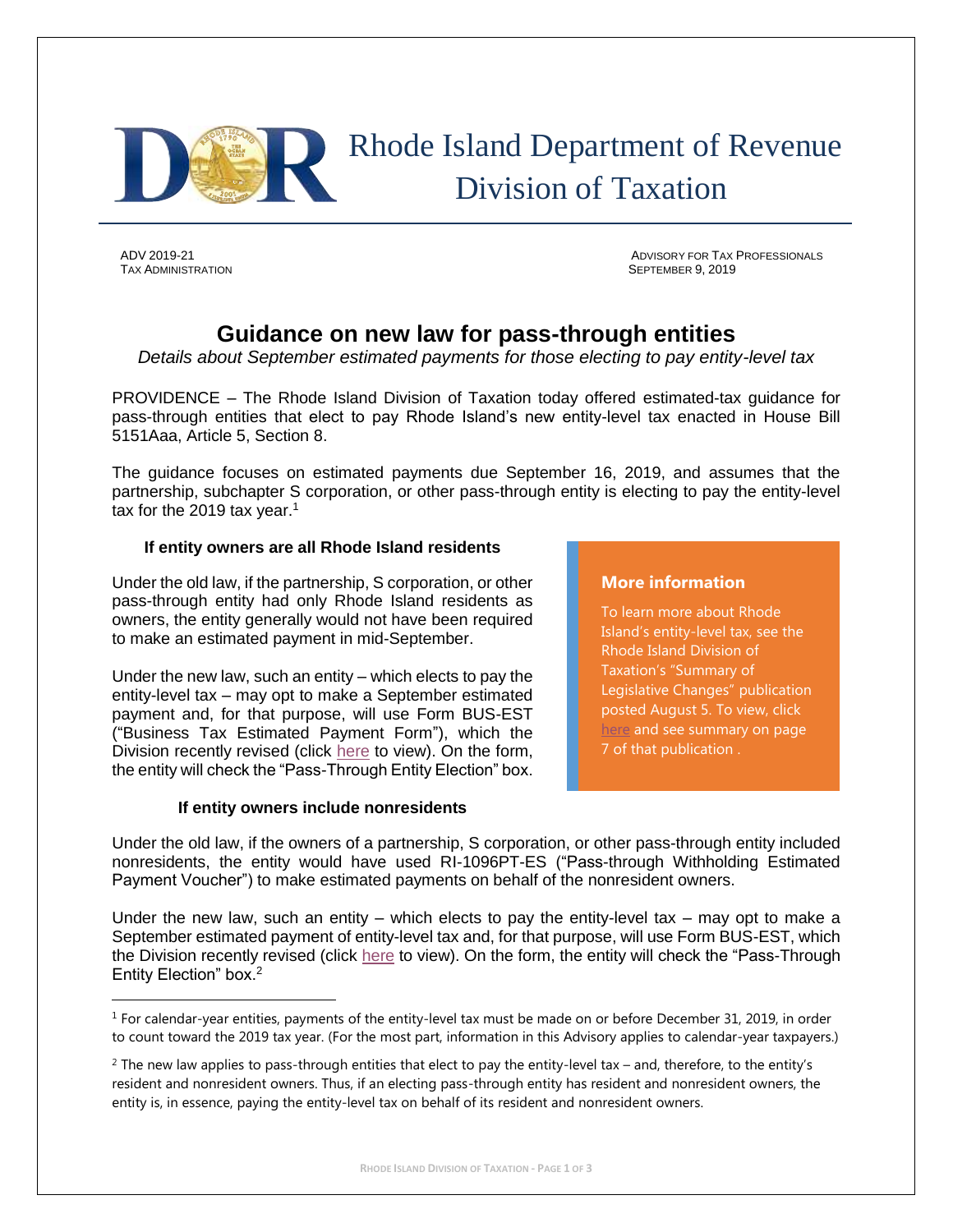Additional information for a pass-through entity, with one or more nonresident owners, which elects to pay the entity-level tax:

- Payments of withholding for nonresident owners have typically been made on Form RI-1096PT-ES. However, for purposes of payments made on or after July 1, 2019, a passthrough entity electing to pay the entity-level tax should no longer use Form RI-1096PT-ES but should instead use Form BUS-EST (see screenshot below).
- Payments of withholding for nonresident owners, made on Form RI-1096PT-ES, and made on or before June 30, 2019, will continue to be treated as withholding. Such payments will not be counted as payment of entity-level tax.

#### **If entity is a sole proprietorship**

For purposes of the entity-level tax under the new law, the definition of a "pass-through entity" includes a single-member limited liability company (LLC) and a sole proprietorship (reporting, for example, on Schedule C, Schedule C-EZ, or Schedule E of the U.S. Form 1040).

Under the new law, such an entity – which elects to pay the entity-level tax – may opt to make a September estimated payment of entity-level tax and, for that purpose, will use Form BUS-EST, which the Division recently revised (click [here](http://www.tax.ri.gov/forms/2019/BUS/BUS-EST_m.pdf) to view). On the form, the entity will check the "Pass-Through Entity Election" box. (The same principle applies for a trust electing to pay the entity-level tax.)

| State of Rhode Island and Providence Plantations |              |          |                                        |  |
|--------------------------------------------------|--------------|----------|----------------------------------------|--|
| Form BUS-EST                                     |              |          |                                        |  |
| Business Tax Estimated Payment Form              |              |          |                                        |  |
| <b><i><u>Маггие</u></i></b>                      |              |          | Federal employer identification number |  |
|                                                  |              |          |                                        |  |
| <b>Address</b>                                   |              |          | the parted ending:                     |  |
| Address 2                                        |              |          |                                        |  |
|                                                  |              |          |                                        |  |
| City, town or post office.                       | <b>State</b> | ZIP code | E-mail address                         |  |